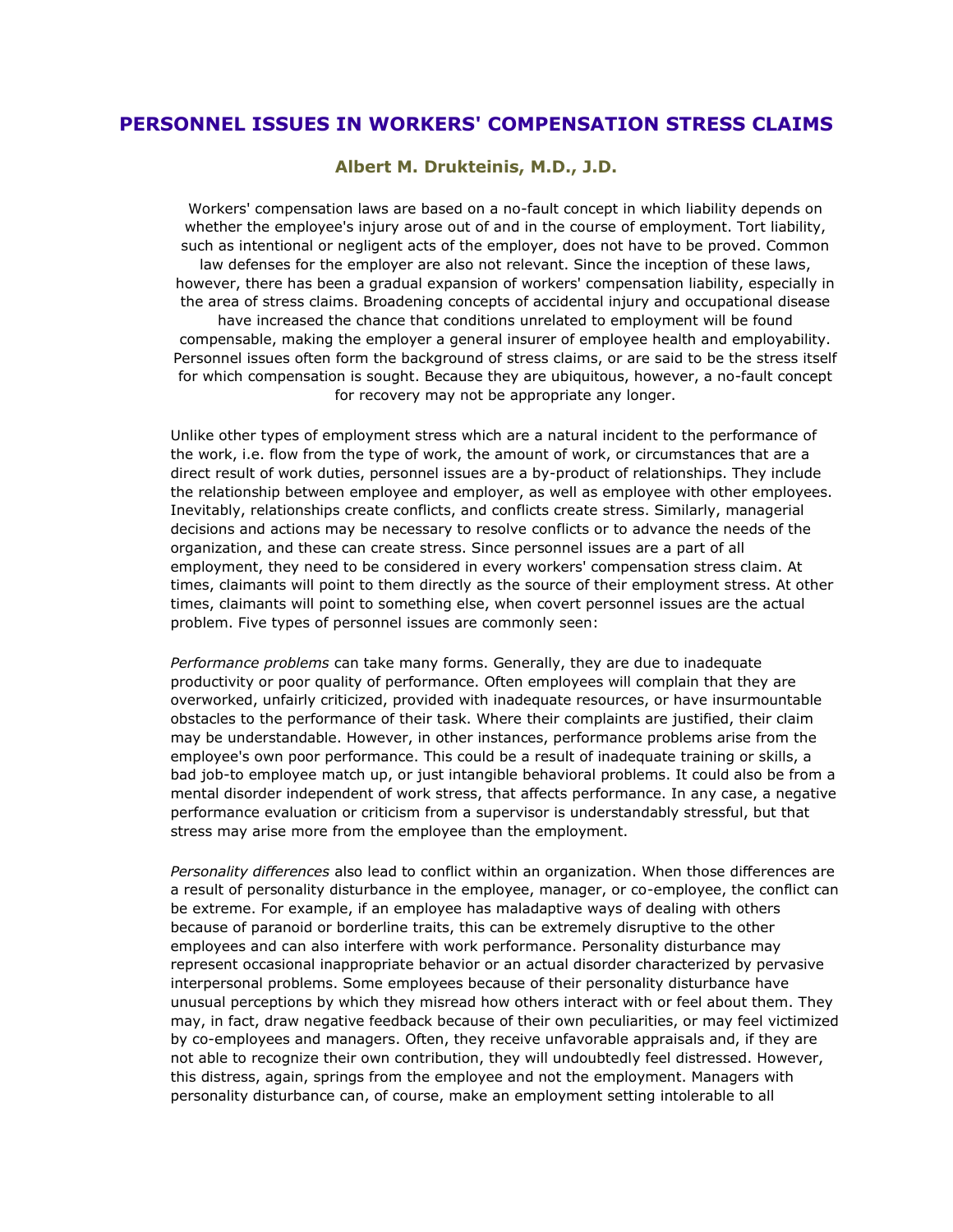employees also, with understandable stressful consequences. The relative contribution of each must be weighed carefully.

*Motivational issues* are a concern within any organization. Most people want to work, not only for the money but also for what work brings to their lives. But, where the employee is not motivated for personal reasons, then the employee may be bringing the problem to the employment. For example, employees, by default, may have taken a job which they knew or could have known was not satisfactory, or they may be Unburned out" from their particular type of work. In other cases, there may be non-work priorities and interests which deflect from genuine investment in the job. Job dissatisfaction and malcontent invariably lead to negative feedback from the employer which then creates stress. In these instances, the stress is also more a product of the employee than the employment.

*Employee misbehavior* is a more overt contribution to conflict within an organization. This can be in the form of simple pranks, to more serious harassment, to actual criminal behavior. An employer's response to such actions should be an expected outcome regardless of how stressful that response may be or how much the employee disagrees with it. Here, it is clearly not the employment but the employee who generated the conflict.

Last, there are a host of problems that stem from *employment insecurity.* These include fear of layoffs or terminations, as well as actual layoffs or terminations. They also include distress over reprimands and warnings which jeopardize the employee's job. They can result from a demotion, not receiving a promotion, or other job threats. In some circumstances, employment insecurity is a result of the employee's own behavior from poor performance, maladaptive personality traits, or lack of motivation. In others, it is simply caused by the ordinary managerial decisions of any work environment. While employment insecurity can obviously be stressful, a continuing working relationship between employer and employee can rarely be guaranteed. The stress of losing that relationship arises not from employment but from fear of unemployment.

Personnel issues have been addressed legally, for the most part, using the general interpretation for stress claims in the respective jurisdiction. Rulings depend on how broad or narrow the jurisdiction has interpreted compensability in these cases. Where they are allowed, frequently they are limited, and require such things as physical manifestations, an unusual stress, a sudden stimulus, or an active versus passive role of the employment. In jurisdictions which require only ordinary stress, most personnel issues would be compensable if the stress contributed at all to the emotional breakdown. Other jurisdictions have looked at whether the employer's conduct was reasonable and/or in good faith based on all the circumstances. Those circumstances could include the employee's contribution. It should be obvious, however, that looking at the reasonableness of either employer or employee behavior injects a tort liability concept which is incompatible with a no-fault system. Yet, personnel issues may be unavoidable. Employers must have sufficient control over the productivity and quality of an employee's performance and must respond when there are performance failures or other behavioral problems. Employers must also, at times, make economic decisions about the size of the work force, salary levels, and an allocation of personnel from unnecessary to necessary positions. Without this, the employers' rights to manage the organization would be severely impaired. Furthermore, if one of the social aims of workers' compensation liability is to encourage employers to eliminate unsafe conditions and the risk of harm to employees, it may be in vain with regard to personnel issues. They can never be eliminated.

It may be that public policy wishes to make employers essentially general insurers of employee health and employability, but that was certainly not the intent of original workers' compensation legislation. If that is not the direction to take, then in stress claims where